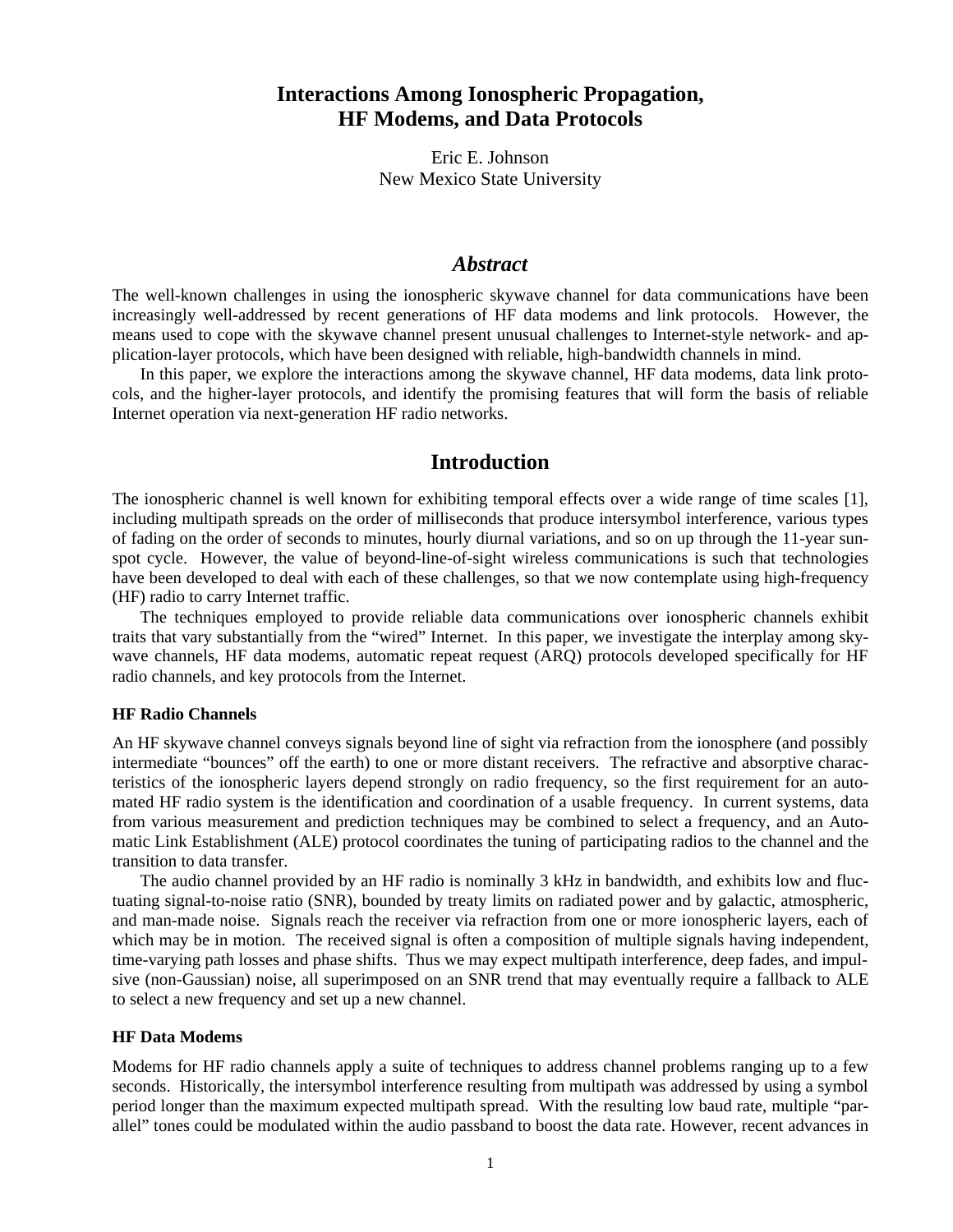digital signal processing technology have made adaptive equalizers practical, permitting current highperformance HF data modems [2, 3, 4, 5] to use serial-tone phase-shift keying (PSK) or even quadrature amplitude modulation (QAM).

The forward error correction (FEC) used in the current HF data modems employs a wide range of code rates to cope with a correspondingly wide range of SNR conditions. During fades, of course, more symbols may be lost than the FEC can correct, even though the average SNR suggests that the error rate should be manageable. Interleaving is therefore employed to spread burst errors over longer symbol sequences so that the resulting error density is suitable for FEC. The US/NATO modems cited above use block interleavers ranging up to 8.64 seconds. When the connection to these modems is a synchronous serial interface, the endto-end delay through the sending and receiving modems is at least two times the interleaver depth. Link turnaround times are at least twice that long, so ARQ systems use the shortest interleaver possible.

Because of the high variability of the HF skywave channel, HF data modems need to be able to change data rate rapidly so that throughput is maintained near the highest rate that the channel can support at each instant. Two approaches are used in the current US/NATO modems:

- MIL-STD-188-110 [2] / STANAG 4539 [3] modems encode in the common synchronization preamble that precedes each transmission the data rate and interleaver depth that will be used in that transmission. Thus, data rate change can be made unilaterally at the transmitting station, and the receiving station will automatically shift to the new waveform upon receipt of the sync preamble.
- The burst waveforms used for "third generation" ALE and ARQ in the US [4] and for ARCS in NATO [5] are even more agile. They employ code combining for data transmissions: complete channel coding is computed for each data block before transmission, but only a subset (one half or one quarter) of the code bits are sent in each transmission. If a packet is received with uncorrectable errors, the soft decisions are saved and additional code bits are requested in a retransmission of the packet. After each new reception, the additional received signal is combined in the FEC decoder with the earlier reception(s) until an error-free result is obtained. Since the retransmission of additional code bits is requested on a packet-by-packet basis, the code rate (and therefore the effective data rate) of each packet is reduced from the initial high rate only so far as is necessary for correct reception. Thus, with no more overhead than is already required for ARQ operation, data rate can adapt as required for each individual packet in a message.

### **ARQ Data Link Protocols for HF Radio Links**

When the combination of FEC and interleaving is insufficient to recover error-free data at the receiver, we must either tolerate data with errors or request retransmission. In the former case, we use a simple one-way (or "broadcast") data link protocol, whereas the latter requires an ARQ protocol. Several ARQ protocols have been developed specifically for use in HF radio channels. Three from current US and NATO standards will be discussed here:

- STANAG 5066 ARQ [6]: a classic selective repeat ARQ protocol with some special features such as an end-of-transmission announcement to simplify link turnaround timing. This protocol is frequently used with the serial-tone modems mentioned above [2, 3] but can in principle be used with any modem.
- Low-latency Data Link (LDL) protocol [4, 5]: a stop-and-wait ARQ protocol, tightly integrated with a very robust burst modem. Uses code combining to dynamically adapt FEC code rate frame-byframe. Provides useful throughput at –10 dB SNR.
- High-throughput Data Link (HDL) protocol [4, 5]: a selective repeat ARQ protocol, tightly integrated with a code-combining burst modem that emphasizes throughput rather than low-SNR performance.

Note that the reliable packet delivery provided by ARQ protocols comes at the cost of variable delays due to retransmissions.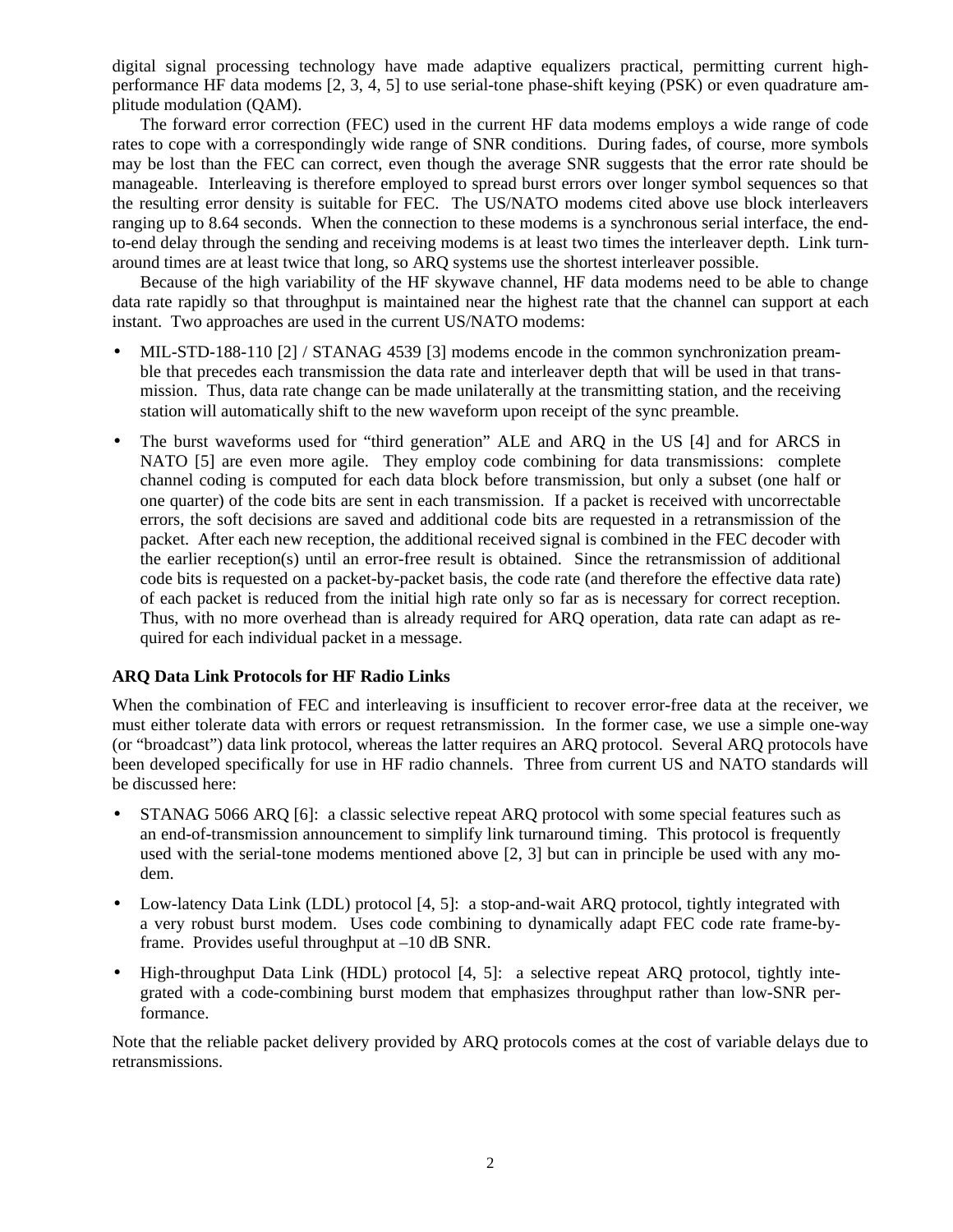#### **Internet Protocols**

Internet application protocols (e.g., the hypertext transfer protocol HTTP used in the worldwide web, the file transfer protocol FTP, and the simple mail transfer protocol SMTP) exchange a number of short commands and responses before each large file transfer (web page, file, or email message). For example, in the course of transferring a single email message, an SMTP client will send at least four short SMTP commands (typically 10 to 20 bytes each) and receive a similar number of short replies from the SMTP server.

Internet application protocols such as these use the Transmission Control Protocol (TCP) to provide a reliable stream transport service to peer entities at distant hosts. TCP breaks long application messages into segments with a fixed maximum size, and employs sliding-window flow control and ARQ with adaptive timeouts to reliably transport these segments among application entities. The adaptive timeout mechanism of TCP maintains an estimate of the round-trip time (RTT) on each end-to-end path, and retransmits segments when acknowledgements fail to arrive within a small multiple of the RTT estimate. When a retransmission is required, TCP responds to the possibility that the RTT has increased by increasing its RTT estimate. Of course it is also possible that the segment or its acknowledgement was lost due to network congestion, so TCP also responds to segment timeouts by reducing the rate of sending segments into the network.

Both TCP and the User Datagram Protocol (UDP) call upon the Internet Protocol (IP) for routing their data through tandem connections of subnetworks, ranging from high-speed local area networks to lowbandwidth wireless networks. IP provides a "best effort" datagram service, and is generally insensitive to latency in the subnetworks; IP is not discusssed further here, but always accompanies TCP in this study.

#### **Overview of the Study**

The purpose of this study was to characterize the interactions among the varying behaviors of the ionospheric channel, several current data modems, ARQ protocols, and key Internet protocols. The need to control experimental conditions precisely and to analyze in detail the activities of the protocols made a simulation study the most practical approach.

The simulation model is described in the next section of this paper, including the validation of the channel and protocol models that provide some confidence in the results. The sections that follow present results of investigations of the effects on the ARQ protocols of varying the parameters of the channel model, and the effects on Internet protocols of latency in the HF subnetwork and certain optimizations in the HF subnetwork for support of Internet traffic.

## **Simulation Model**

The simulators used for this study use NetSim technology, which has been used in numerous previous investigations in support of a wide range of HF networking applications. NetSim is a modular, discrete-event simulation framework. The modeling approach for key modules is described below.

#### **Protocol Models**

Protocols are implemented as stand-alone state machines with formal interfaces (e.g., PACKET\_UP and PACKET\_DOWN primitives to protocols at next higher and lower layers) as though intended to run in an actual system. The simulation framework provides a run-time environment for the protocols (e.g., event scheduling and timer services) analogous to what might be provided by a real-time operating system (RTOS)<sup>1</sup>. The protocols modeled in this thorough fashion for the present investigation include STANAG 5066 ARQ, HDL, LDL, and TCP.

Application protocols (e.g., SMTP) were not modeled as full state machines, but only as scripts that provided typical Internet loading on the lower layers.

#### **Modem Models**

l

Modems are implemented in NetSim to a level of detail appropriate for each investigation. When the modem itself is of interest, it is implemented in full detail as if running on a DSP. However, this is computationally expensive, so the modem is usually modeled as a statistical transducer that corrupts protocol frames as a

<sup>&</sup>lt;sup>1</sup> In at least one case, such protocol software was actually ported to a RTOS by others and used in a commercial product.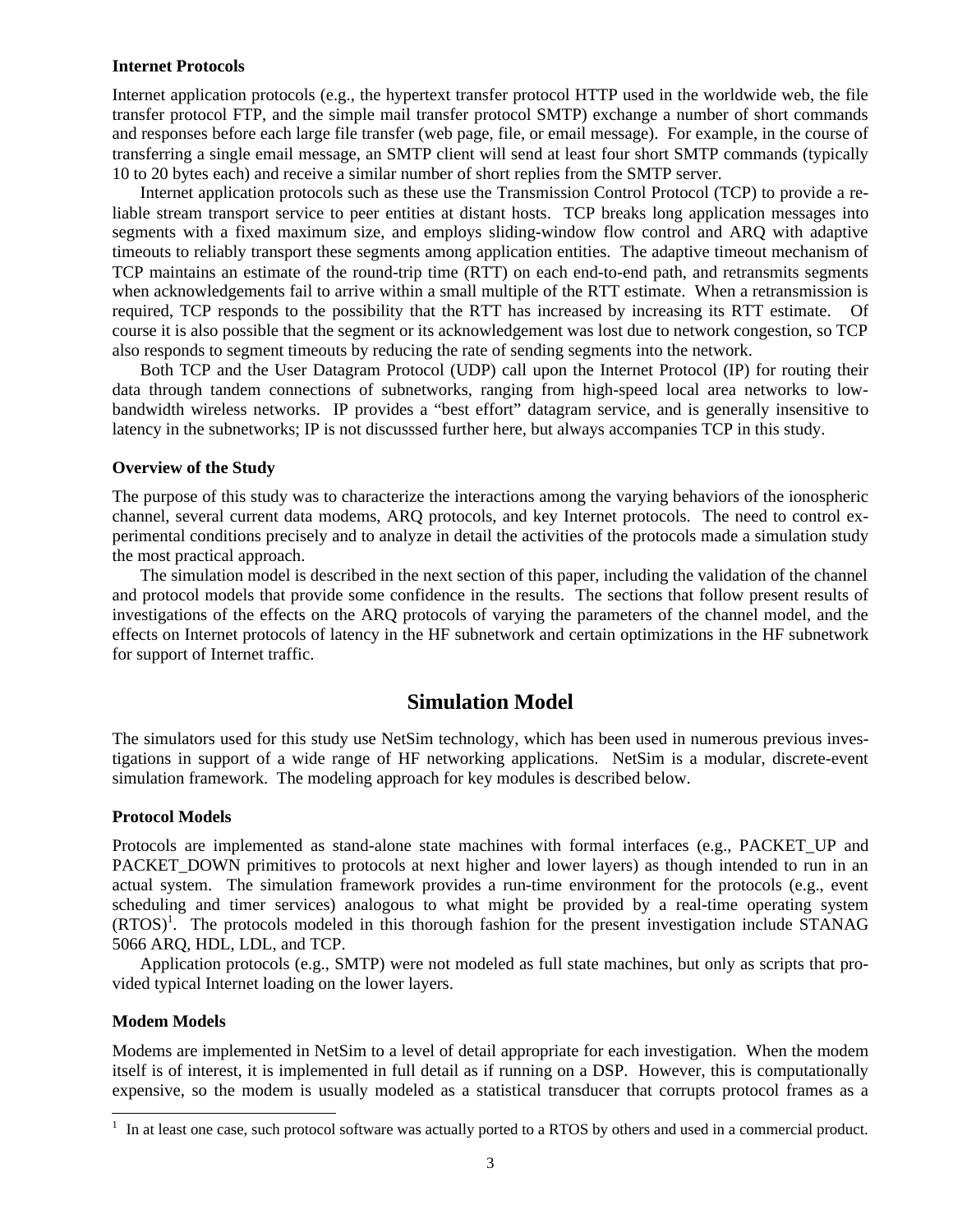function of channel conditions, in accordance with measurements of an actual modem. This study used statistical models of the MIL-STD-188-110B waveforms from 75 bps through 9600 bps, and for the burst waveforms used by the HDL and LDL ARQ protocols.

## **Channel Model**

Skywave channels are individually modeled using the "Walnut Street" approach<sup>2</sup>:

- The shortest-term channel effects (as in the Watterson model) are included in the modem model via measurements of the modem using a Watterson-model channel simulator.
- Hourly- and longer-term effects are introduced using prediction programs (e.g., ICEPAC), often using precomputed tables to remove these computations from the running time of simulations.
- Furman and McRae [7] noted that between the short-term Watterson model effects and the long-term variation described by prediction programs lies an intermediate-term regime characterized by lognormal SNR fluctuations of several dB with time constants on the order of seconds.

### **Validation**

A version of NetSim that was developed to support the systems engineering of high-power HF radio networks was independently validated by the US Defense Information Systems Agency (DISA) Joint Interoperability Test Command (JITC) [8]. The Walnut Street channel model was validated using measurements from radios aboard Air Force One to various ground stations during an extended trip abroad by the U.S. President. The second-generation ALE protocol was validated in a parallel effort by JITC.

The models of the modems, the ARQ protocols, and TCP were validated by the author by comparison with published results of implementations of these systems (see [9]).

# **Channel Interactions with Link Protocols**

As discussed above, the model of the ionospheric channel comprises three regimes: short-term effects that interact with the modem, long-term effects that are addressed by ALE and automatic link maintenance, and the intermediate-term fading that prompts use of an ARQ protocol. In this section, the focus is on the interaction between the ARQ protocol and the intermediate-term fading.

The measurements of intermediate-term SNR variations by Furman and McRae [7] on a north-south link between Melbourne, FL and Rochester, NY exhibited lognormal variation with a standard deviation of around 4 dB and a time constant of about 10 seconds. Goodman [1] also discusses such fluctuations, and plots the statistics for a range of standard deviations from 0 to 20 dB. Fade rates are known to vary over a wide range. The simulations in this section identify the limits of fade rate and SNR standard deviation beyond which the current ARQ protocols do not operate well.

### **Nominal Performance**

 $\overline{\phantom{a}}$ 

Since the focus of this section is on the ARQ protocols, a lightweight workload (HMTP [10] without TCP) is used. We count the number of 5000 byte messages that are sent per hour, and run a continuous session for at least an hour so that startup transients do not dominate the results. Figure 1 shows the messsage throughput versus SNR for the nominal channel described by Furman and McRae. (The curve labeled "5066 turbo" is a specially tuned version of the STANAG 5066 ARQ protocol that includes some optimizations under consideration for the next revision of the standard.)

Named for an establishment in Boulder, Colorado where the model was informally agreed by representatives of the HF Industry Association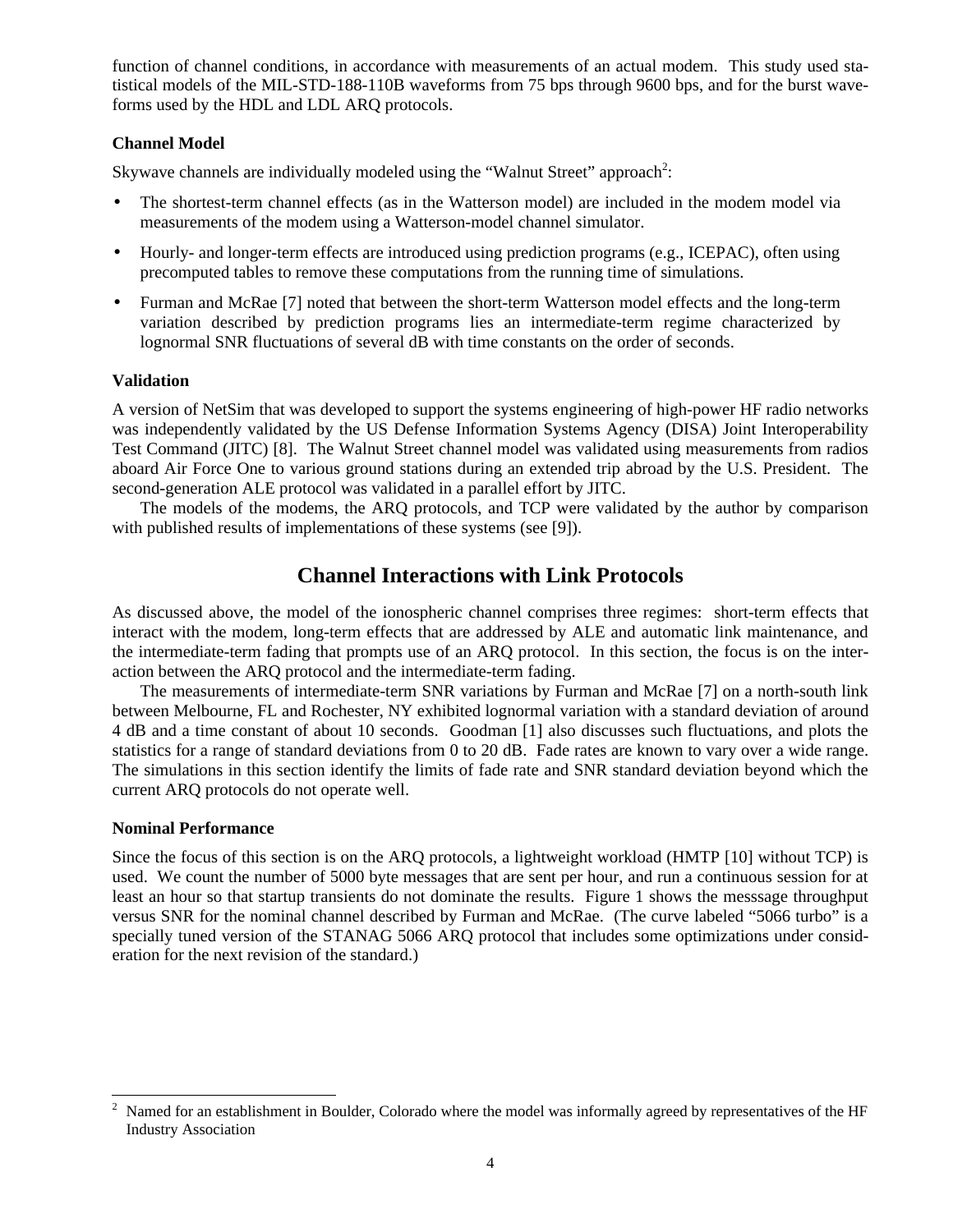

Figure 1: Throughput of 5000-byte messages in channel with 4 dB SNR standard deviation and 10-second autocorrelation time constant

This "nominal" channel has relatively slow fading with rather small amplitudes. Analysis of the simulation results shows that this allows the serial-tone modem and 5066 ARQ combination to settle in to a steady state (e.g., 75 bps at 0 dB SNR, 3200 bps at 10 dB, 8000 bps at 25 dB and 9600 bps at 30 dB). The codecombining systems likewise settle into a steady state, with a relatively smooth progression of packet retransmission rate with SNR. With these results as a baseline, we now proceed to analyze the interactions of less benign channels with our modem/protocol combinations.

#### **STANAG 5066 ARQ Interactions**

During the data phase of each data-ack cycle, the 5066 ARQ protocol sends multiple small data packets in a transmission of up to two minutes. At data rates below 2400 bps, the packet size is fixed at 200 bytes; above 2400 bps, packet size is increased to avoid a sequence number starvation effect (an optimization). The entire transmission is sent at a single data rate. The data rate change algorithm raises the data rate for the next transmission when all packets in the previous transmission were received error free, and lowers the data rate when more than half of the packets require retransmission.

It is intuitive that increasing the rate of fades will increase the fraction of packets in a transmission that experience error bursts. When this fraction reaches 50%, the data rate will be lowered, resulting in a more robust waveform. Unless the number of bytes in each packet is also reduced, however, a data rate reduction will result in longer on-air time for each packet, increasing the fraction of packets with errors unless the more heavily coded waveform is sufficiently robust to work through the fades. Thus, at a given median SNR and fade depth, we expect to find some fade rate above which throughput suddenly drops to a rate commensurate with an SNR equal to the median SNR reduced by the median fade depth.

Such an effect is seen in Figure 2, which plots ARQ throughput at 20 dB median SNR and 20 dB fade depth versus the autocorrelation time constant (which is inversely proportional to fade rate). Examination of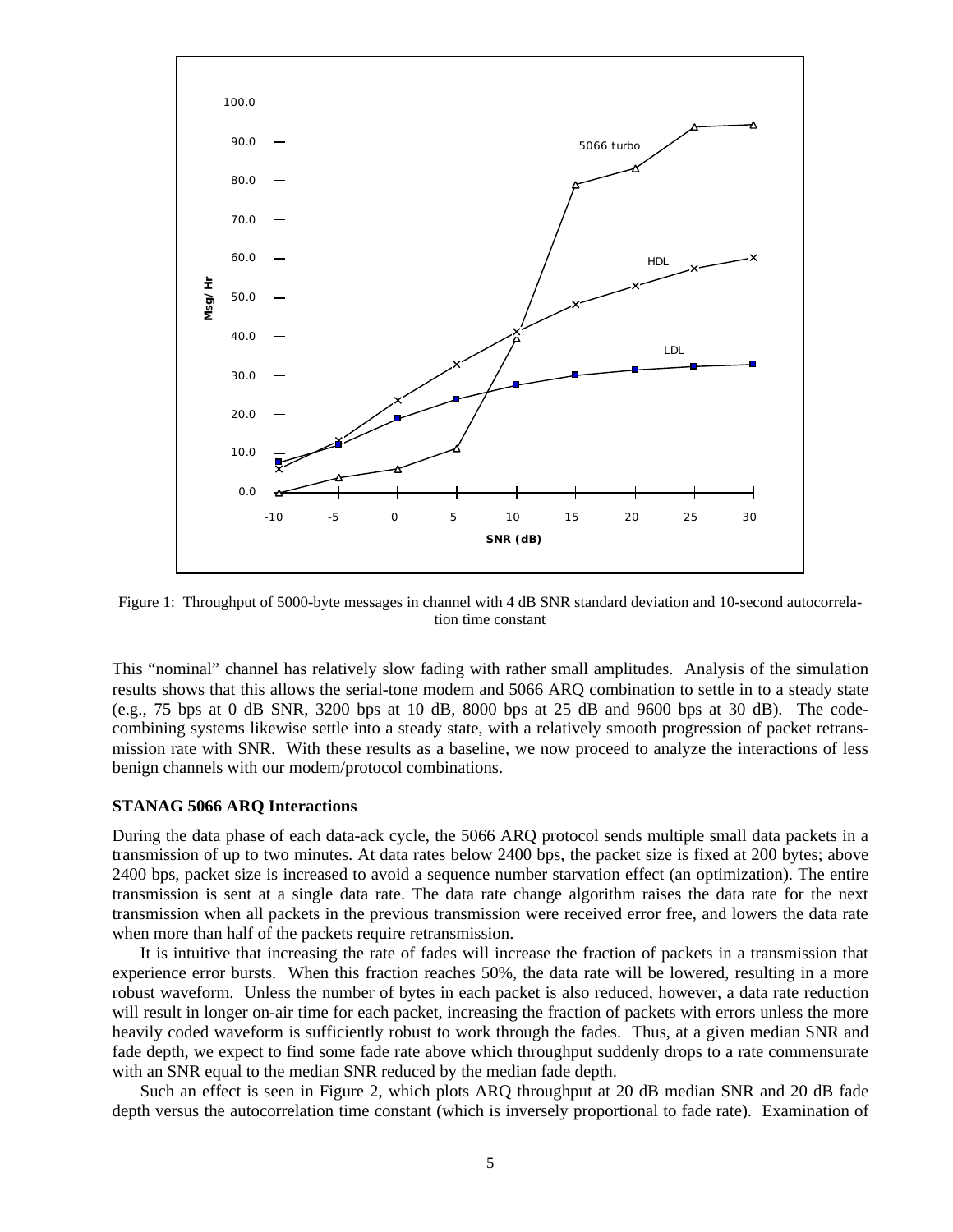the simulation results confirms the intuitive analysis of this effect: when frequent deep fades are damaging many of the packets in each transmission, the STANAG 5066 ARQ protocol reduces its data rate until the waveform is sufficiently robust to withstand most of the fades.



Figure 2: Effect of Fade Rate on ARQ Protocol Throughput

### **Third-Generation ARQ Interactions**

The code-combining third-generation ARQ protocols (HDL and LDL) always send data at full speed (e.g., 4800 bps for HDL) and adapt code rate via retransmissions as described earlier. This avoids the need to determine future data rates from the recent history of the channel, so we do not expect to find abrupt changes in behavior in these protocols as the fade rate is increased. This expectation is borne out in Figure 2: the thirdgeneration protocols do not exhibit the sudden drop in throughput as the fade rate is increased that was observed with the combination of a classic selective repeat ARQ protocol and a separate modem.

# **Impact on Internet Protocols**

Although both TCP and link-layer ARQ protocols achieve reliable packet delivery through retransmissions, the impact of fading channels on TCP behavior is even more pronounced than upon ARQ protocols. The 5066 ARQ protocol was observed to "back off" (reduce its data rate) when it experienced frame error rates exceeding 50%. In contrast, TCP sharply reduces its rate of sending packets in response to a single lost packet.

Early experiments in using wireless links in the Internet sometimes omitted a link-layer ARQ protocol, using only TCP to provide reliable data delivery. The following example is illustrative of the results that may be expected in such a situation. This simulation experiment uses SMTP and TCP to transfer a message over our nominal channel with a 10 dB SNR.

- TCP directly controls an HF data modem set for 1200 bps with a 600 ms interleaver.
- TCP is using a segment size of 1500 bytes, corresponding to the maximum allowed segment size on the usual LAN connection from a user computer to the rest of the Internet. Efficient operation with 1500-byte retransmission units requires a bit error rate (BER) on the order of  $10^{-5}$ . This is easily achievable in wired local area networks, as well as over wireless links with a suitable link-layer ARQ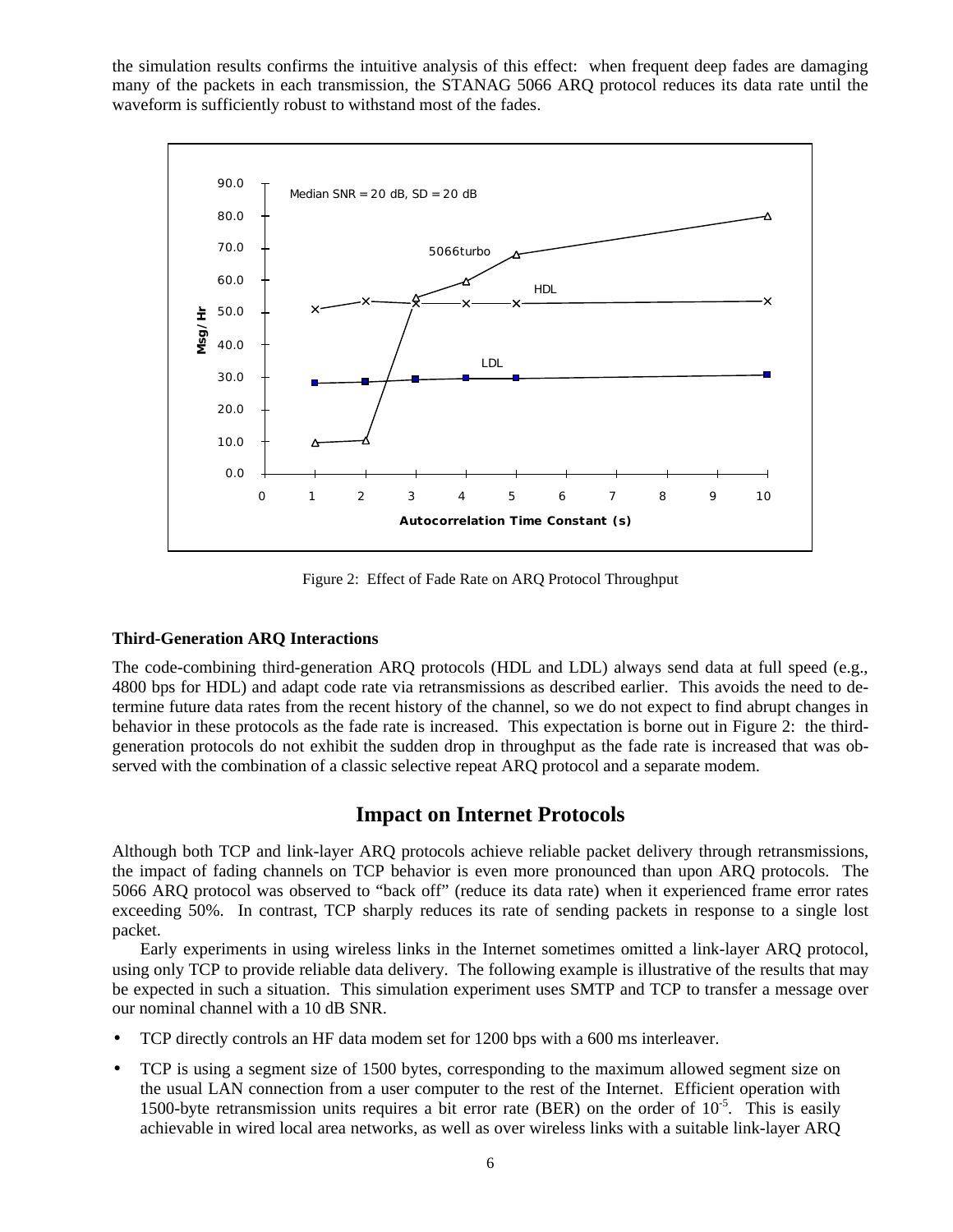protocol. However, the BER of the 1200 bps waveform on a 10 dB SNR fading channel is close to  $10^{-5}$ , so we should expect frequent packet losses due to errors.

Transfer of a single 5000-byte message is discussed in three phases: setup, transfer, and conclusion:

- 1. It takes 37 seconds to complete TCP session establishment and the initial SMTP handshakes (HELO, MAIL, RCPT, and DATA commands). All of these transmissions are short (40 to 86 bytes), resulting in a segment loss rate of only 11%. As transmission of the message begins, TCP has improved its round-trip time estimate from a default of 0.5 s to 2.3 s and is using a timeout of 11.8 s. The window size is greater than 5000 bytes, so the entire message is queued at once.
- 2. The 1500-byte segments used for message transmission result in a 50% loss rate. Furthermore, the 11.8 s timeout occurs just as the first segment is arriving at the destination, leaving no chance for return of an acknowledgement. Both of these effects ensure that every message segment is sent at least twice. By the time the message is acknowledged (0:02:14 after the start of the simulation), the timeout at the sending TCP has grown to 756 s.
- 3. A fade occurs just as the nodes are trying to exchange the short messages that complete the SMTP transfer. The retransmission timeouts are already set to large values, and each time a message is lost, the TCP sending it doubles its timeout again (up to a maximum of 1 hour). As a result, the final handshake of the message transfer protocol is not completed until 1:30:31. Thus, a possible throughput of over 20 messages per hour has been reduced to less than one message per hour.

This example is typical of the effect of fading channels on TCP when a link-layer ARQ protocol is not used to insulate TCP from channel effects.

# **Interaction of Internet Protocols with Data Link Protocols**

Performance of the Internet protocols SMTP and TCP *with* link-layer ARQ support is depicted in Figure 3.



Figure 3: SMTP/TCP/ARQ Throughput of 5000-byte messages in nominal channel